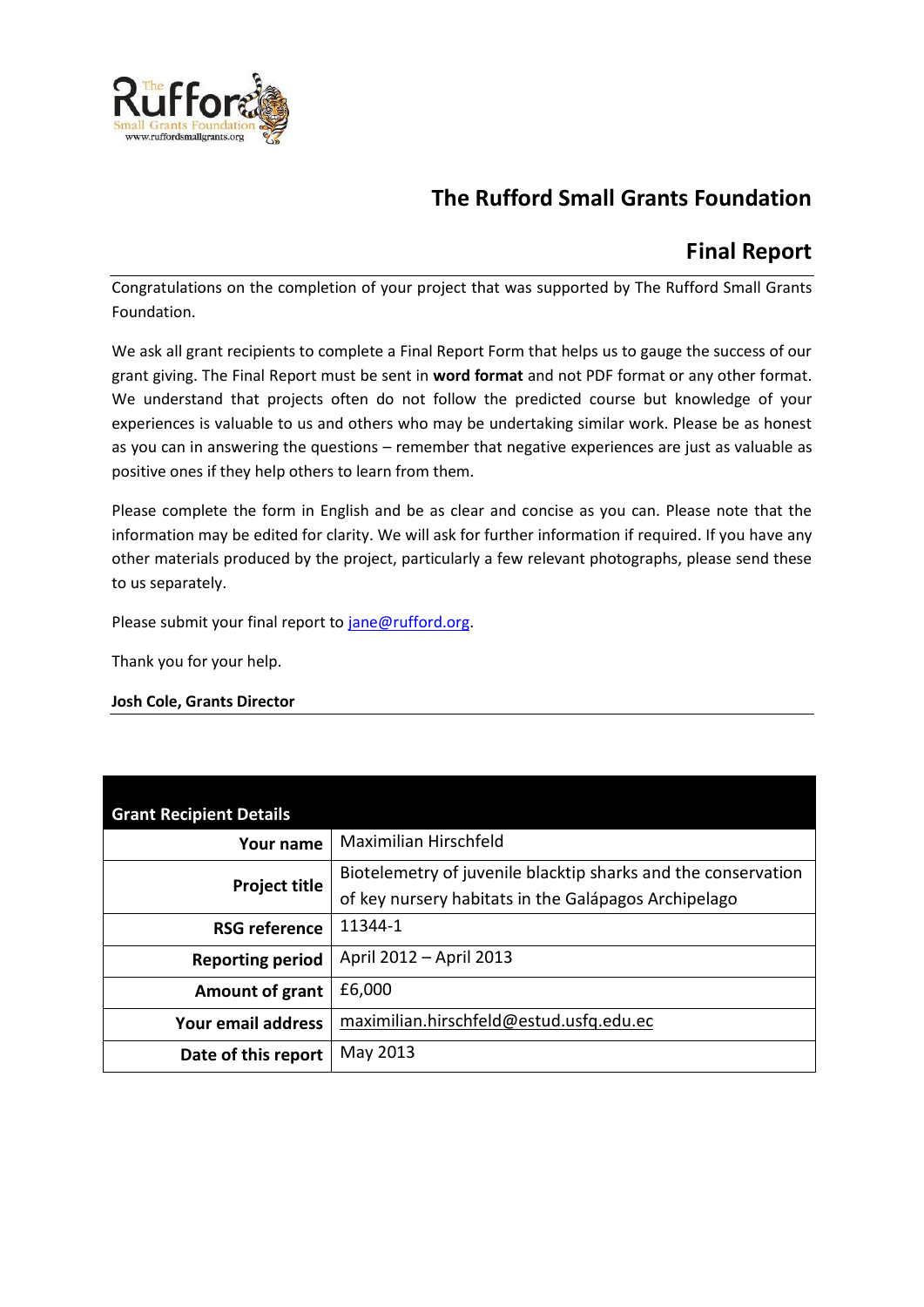

**1. Please indicate the level of achievement of the project's original objectives and include any relevant comments on factors affecting this.** 

| <b>Objective</b>                                                                                  | <b>Not</b> | <b>Partially</b> | <b>Fully</b> | <b>Comments</b>                                                                                                                                                                                                                                                                                                                                                                                                                                                                                                                                       |
|---------------------------------------------------------------------------------------------------|------------|------------------|--------------|-------------------------------------------------------------------------------------------------------------------------------------------------------------------------------------------------------------------------------------------------------------------------------------------------------------------------------------------------------------------------------------------------------------------------------------------------------------------------------------------------------------------------------------------------------|
|                                                                                                   | achieved   | achieved         | achieved     |                                                                                                                                                                                                                                                                                                                                                                                                                                                                                                                                                       |
| of<br>Confirmation<br>shark<br>blacktip<br>nursery areas                                          |            |                  | X            | The use of formerly proposed nursery<br>areas by blacktip sharks was confirmed<br>during this study. A high abundance of<br>blacktip pups in these areas, a strong<br>site attachment of the animals and the<br>use of the same areas across years were<br>revealed.                                                                                                                                                                                                                                                                                  |
| Active tracking of 8<br>juvenile sharks                                                           |            |                  | X            | Throughout the study eight individual<br>sharks were continuously tracked over 2<br>nights and 2 days.                                                                                                                                                                                                                                                                                                                                                                                                                                                |
| Investigation of the<br>movement patterns<br>and home ranges of<br>juvenile<br>blacktip<br>sharks |            |                  | X            | Based on the tracks of eight sharks we<br>analysed<br>swimming<br>site<br>speed,<br>attachment,<br>distance<br>travelled<br>and<br>estimated the home range of the young<br>predators.                                                                                                                                                                                                                                                                                                                                                                |
| Analysis of habitat<br>preference                                                                 |            |                  | X            | Sea floor mapping was not accomplished<br>using sonar techniques due to elevated<br>costs. High-resolution satellite images<br>and in-situ depth measurements were<br>used instead to render sea floor maps<br>using Geographic Information Systems<br>Based on these maps, the<br>$(GIS)$ .<br>preference of juvenile blacktip sharks for<br>certain habitats within their nursery area<br>successfully<br>investigated.<br><b>The</b><br>was<br>results underline the importance of<br>shallow water refuges to the survival of<br>juvenile sharks. |
| Delineation of key<br>for<br>areas<br>conservation                                                |            |                  | X            | The analysis of the distribution of the<br>sharks'<br>movements<br>allowed<br><b>us</b><br>to<br>determine relatively small core areas<br>that are crucial to the sharks within their<br>first life stage. These areas lie within<br>shallow water of sheltered bays that<br>serve as nurseries and can be defined<br>precisely with our data. These results<br>can be used to determine the location<br>and spatial extend of no-take zones.                                                                                                         |
| Community<br>participation<br>and<br>involvement                                                  |            |                  | X            | Many local students and volunteers have<br>participated actively in this research and<br>even fishermen have collaborated in the<br>project (see figure 2 in section 4.).                                                                                                                                                                                                                                                                                                                                                                             |
| Diffusion of results<br>and organisation of                                                       |            | X                |              | Objectives<br>and<br>results<br>been<br>have<br>diffused by oral presentations to local                                                                                                                                                                                                                                                                                                                                                                                                                                                               |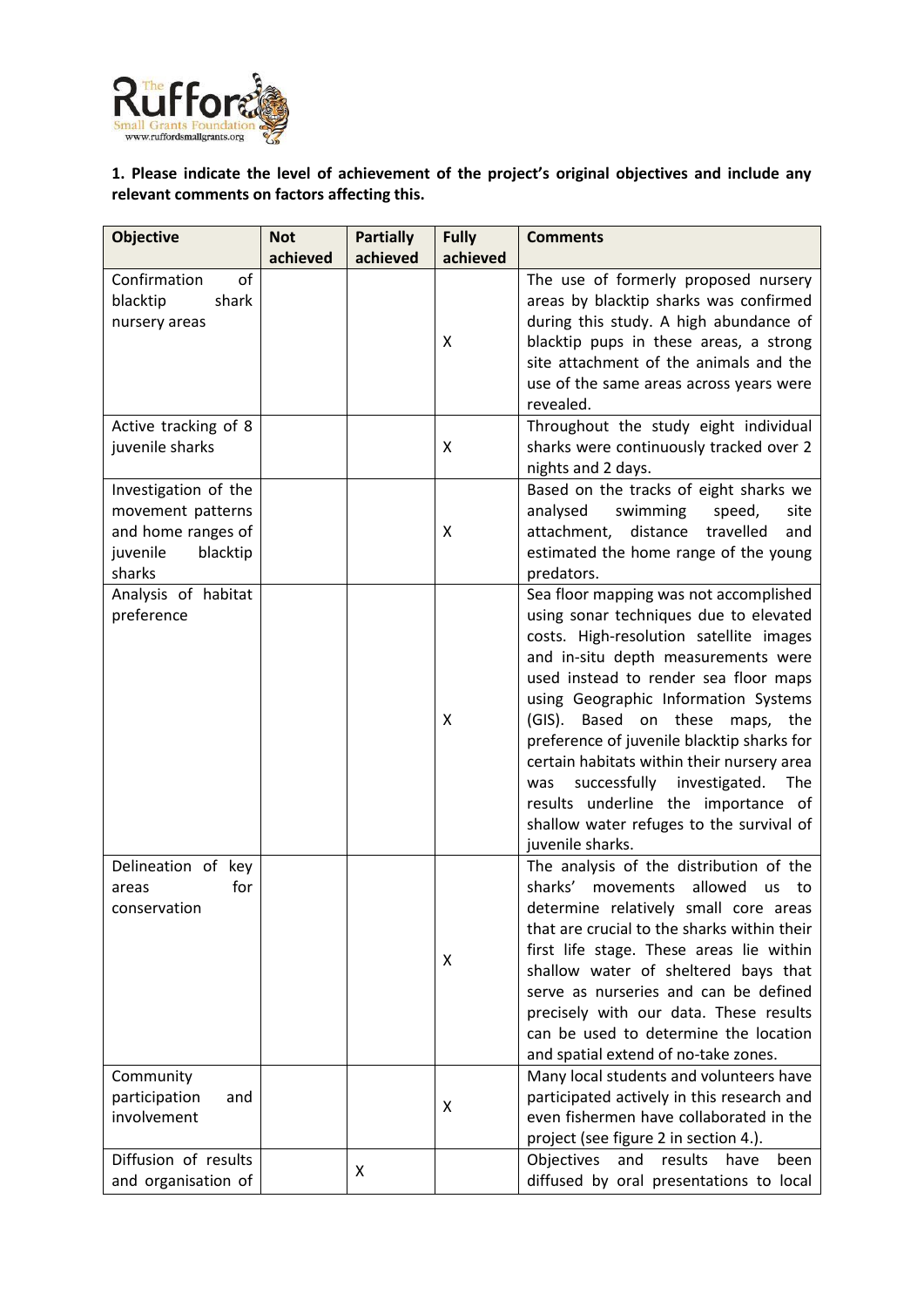

| workshops for the     |   | international students on the<br>and        |
|-----------------------|---|---------------------------------------------|
| fisheries sector      |   | Galapagos Islands as well as at the         |
|                       |   | University of San Francisco de Quito on     |
|                       |   | mainland Ecuador. Further oral and          |
|                       |   | poster presentations are planned to         |
|                       |   | inform<br>the<br>local<br>and<br>scientific |
|                       |   | community in the Galapagos. Workshops       |
|                       |   | with the local fisheries and tourism        |
|                       |   | sector and the Galapagos National Park      |
|                       |   | Services (GNPS) still have to be            |
|                       |   | organised with the GNPS.                    |
| Use of results to aid |   | The data obtained from this study show      |
| the design of a new   |   | the importance of the shark nurseries       |
| zoning scheme for     |   | and provide a spatial scale for the         |
| Galapagos<br>the      |   | implementation of their conservation.       |
| <b>Marine Reserve</b> |   | These results will have to be combined      |
|                       |   | with<br>information of<br>long-term         |
|                       | X | monitoring and movement behaviour of        |
|                       |   | other shark species as part of the Shark    |
|                       |   | Conservation Plan of the GNPS. The          |
|                       |   | design and implementation of a new          |
|                       |   | zoning scheme of the marine reserve is a    |
|                       |   | multi-institutional effort that will take   |
|                       |   | form throughout this and next year.         |

## **2. Please explain any unforeseen difficulties that arose during the project and how these were tackled (if relevant).**

Due to extended periods of maintenance on vessels of the Galapagos National Park Services (GNPS) that were of suitable size for the field research, a small private fishing vessel was hired at a low cost to conduct the field research. Additionally, several times a second fishing boat was rented for transportation, whenever the larger vessels of the GNPS were being maintained or were needed in other monitoring or patrolling activities in the extensive marine reserve. Since the beginning of 2012, the Galapagos National Park was undergoing a change in the structure and organization of the institution, which was unforeseen at the time the research permit was granted in October 2011. Some of the telemetry equipment (VR100 acoustic receiver, originally provided through the GNPS) was found to have a technical failure at the beginning of the study. Within 1 month the Galapagos Science Center provided another receiver.

These unexpected developments resulted in a delay in the field trips and less frequent shark tracking sessions as well as higher expanses for the field research as had been estimated. In order to accomplish the objectives of this project and provide sufficient data for the management of shark nurseries the Galapagos National Park Services extended the research permits until February 2013. To cope with the elevated costs for the field research, additional funding of \$5,000 was obtained from the Project Aware Foundation in September 2012. Therefore we were able to conduct several field trips throughout a second phase between November 2012 and January 2013 completing the movement data of 8 sharks and cover possible variance of the behaviour throughout the year.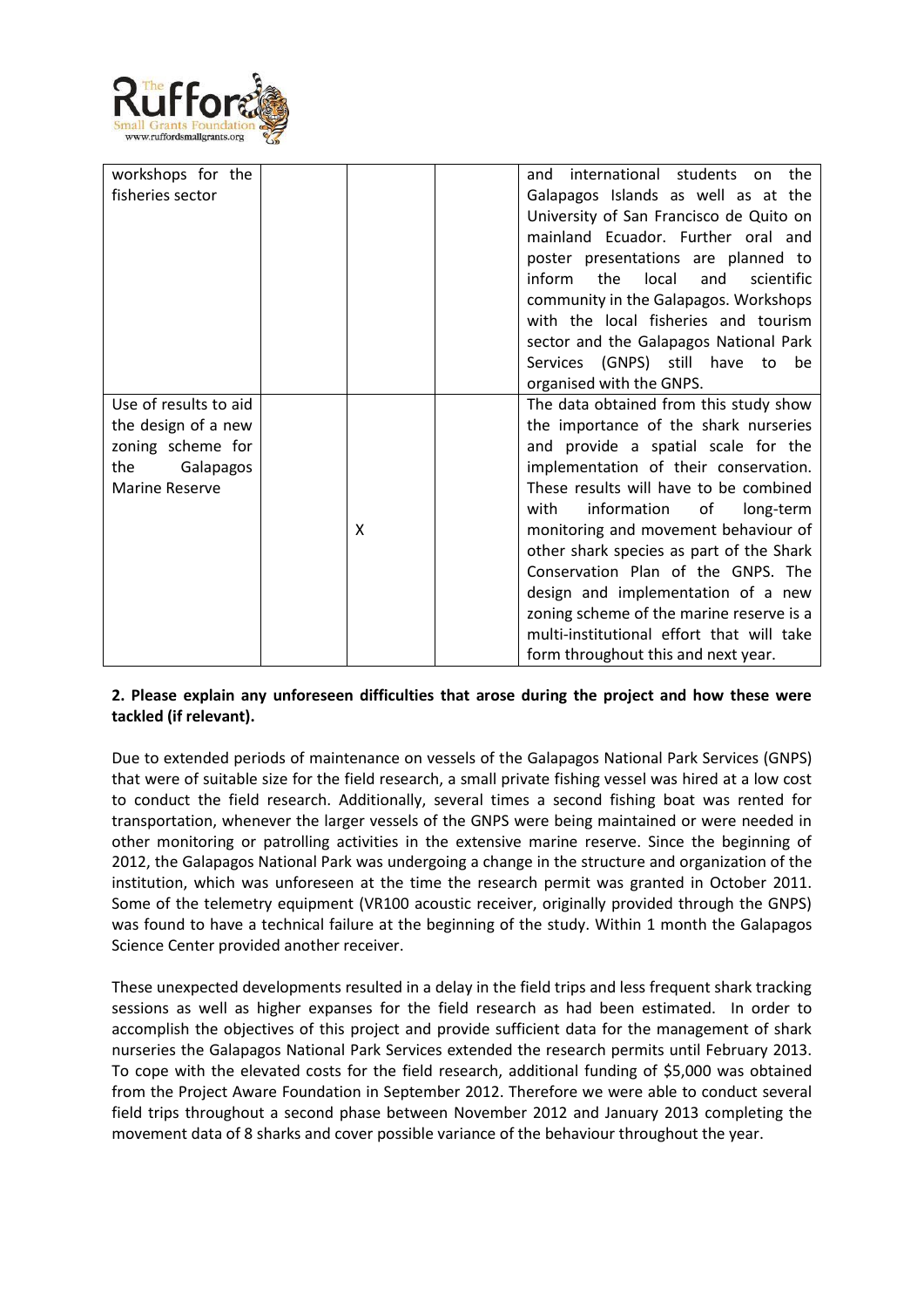

#### **3. Briefly describe the three most important outcomes of your project.**

This study is the first ever to actively track juvenile blacktips sharks to shed light on the movement behaviour associated to their nursery areas. Additionally, it is the first study on sharks that focuses on the small-scale movements of juveniles of any shark species within the Galapagos Marine Reserve.

- 1. The data recollected during this research include the movement patterns of juvenile blacktip sharks at different times of the day and around the year. At the same time we investigated how much the sharks are attached to their nursery areas and which habitat types they prefer the most. Our findings do not only confirm the long-term use of the same nursery areas identified by the Galapagos National Park in 2009, but also clearly underline the severe dependence of the young blacktips on these habitats to seek shelter from predation at a critical early life stage. The sharks were found to spend most of their time within the protected bays with few explorations mostly during the night. Movements outside the nursery were much faster than within the bay and in random directions. The strong attachment to the same protected bays was confirmed for all sharks and throughout the year. The young sharks all preferred rocky to mixed substrates at very shallow water depths in the most protected corner of the bay, indicating the importance of the nursery as a refuge.
- 2. One of the mayor objectives was provide a precise location and spatial extend of the areas which are essential to the survival of juvenile blacktip sharks within their first life stage. Therefore we analysed the geographical distribution of movements and determined core areas where the movements of all sharks were highly concentrated. These core areas are found within shallow water of the shark nurseries and are of a similar small size for all individuals (mean=  $0.03$ km<sup>2</sup> sd  $\pm 0.03$ km<sup>2</sup>) and therefore we can distinguish these as key areas for the conservation of blacktip sharks (Figure 1).



**Fig.1.** Map showing the primary study site, Puerto Grande on the right and another shark nursery on the left. The boxes on the top show a magnification of the two bays. The colour scale reveals the intensity of use by the juvenile blacktip sharks and the black line encircles core areas of high use, calculated using a 50% Kernel Density Estimator (KDE) typically used in conservation focused telemetry studies.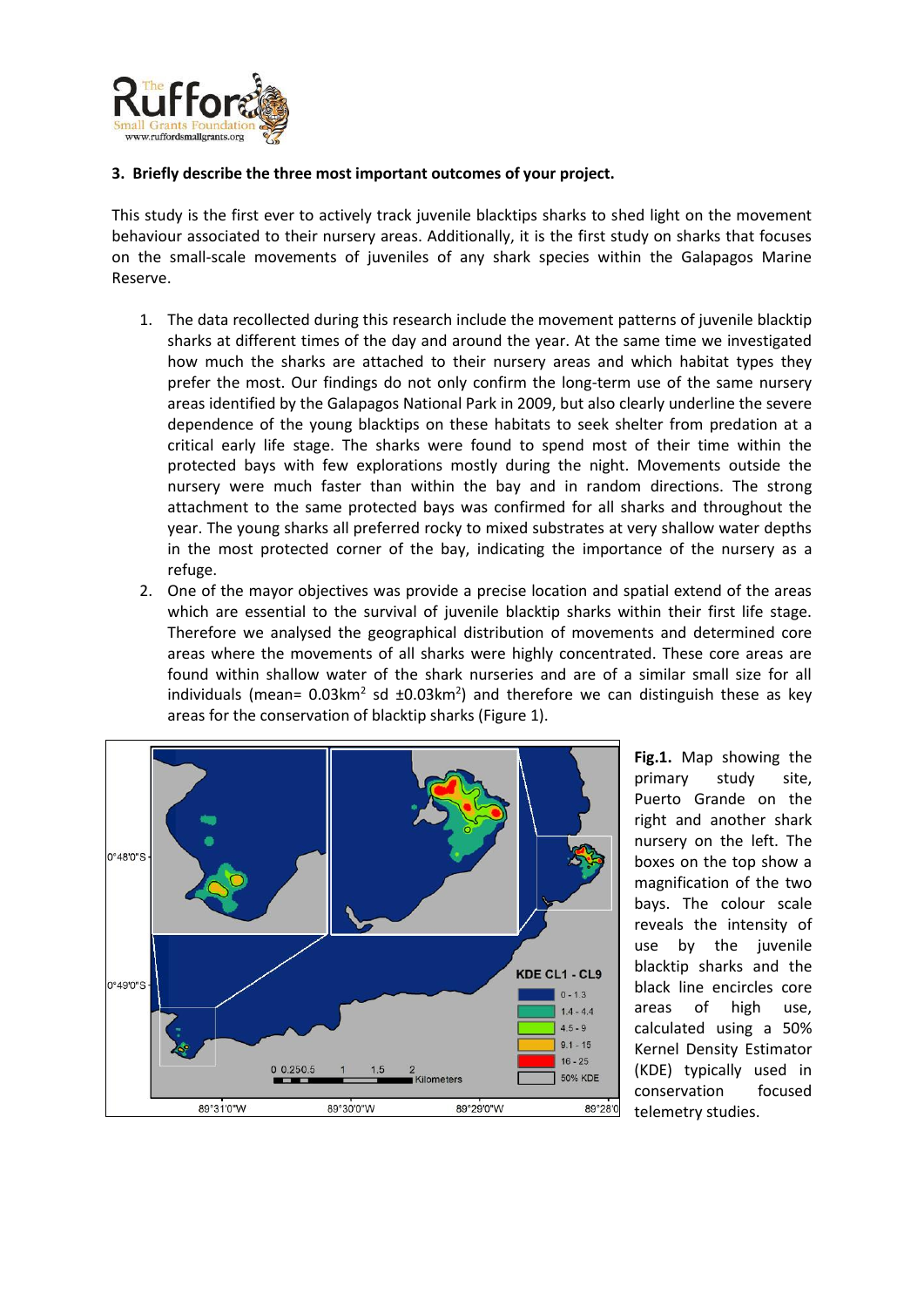

3. Another pillar of our conservation effort was to build capacity among the local community. Throughout this study many local students volunteered during the preparation and execution of the scientific fieldwork as well as other educational events. Many became an essential part of our research team and supported the project during all activities. Likewise Park Rangers of the marine investigation department of the Galapagos National Park gained the know-how of using acoustic telemetry equipment and to use the technique for marine conservation research.

## **4. Briefly describe the involvement of local communities and how they have benefitted from the project (if relevant).**

Local volunteers that actively participated in the investigation clearly gained the highest direct benefit from our project. They were familiarised and capacitated in almost the entire aspects of this hands-on conservation project on their home island. This included the planning of research activities, working under harsh conditions in the field in a team of scientists, volunteers and national park staff. Besides gaining valuable knowledge of how to use sophisticated research equipment and work hand in hand with the local authorities they organised events to involve the rest of the community. The inclusion of the fisheries sector into scientific research is another invaluable part of our conservation effort. Only if the local fishermen are involved directly into the work of scientists and the local authorities they may understand the nature and importance of investigation and habitat protection to the conservation of their own natural resources. The table below shows the amount of individuals of different social sectors and the Galápagos National Park Services that actively participated in research activities.



**Fig. 2.** Project participation: Local, national and international volunteers, park rangers and scientists of the Galapagos National Park (GNPS) and local fishermen.

Finally, several talks about the project and the importance of shark conservation in the Galapagos Marine Reserve were given to local undergraduate level students. Younger children participating in an educational camp of the Galapagos National Park were invited to the marine ecology laboratory of the Galapagos Science Centre, were they were taught about the project in a more hands on fashion.

In February 2013, the projects team of local and national volunteers organised the Island's first "Shark Day" as a public educational event. Mostly aimed at a younger audience, the event included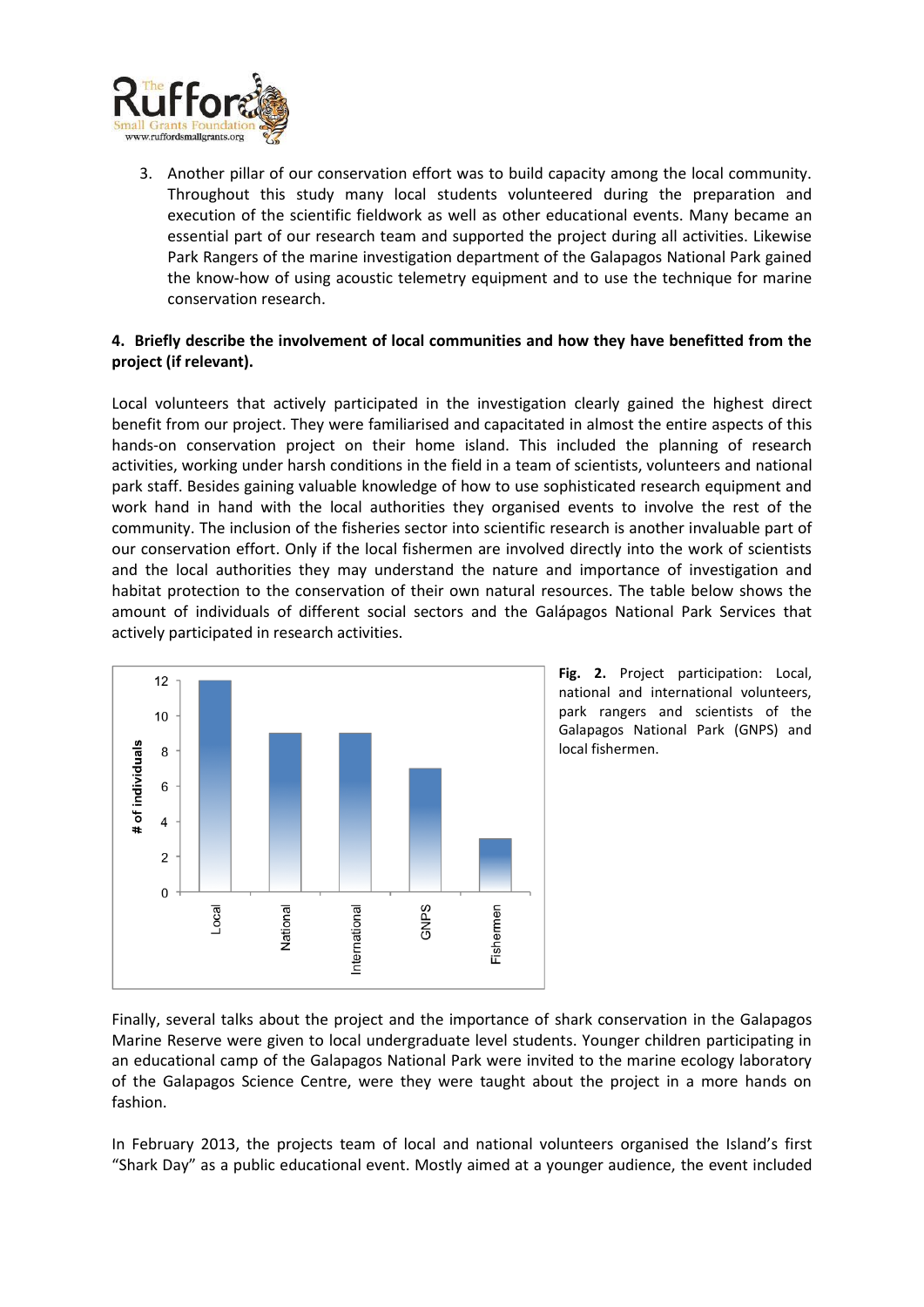

activities such as giant cardboard games, the construction of sharks with plastic recovered from local beaches and a shark-jeopardy on a large screen. All activities had the objective to make the kids embrace the importance of sharks for the health of marine ecosystems, anthropogenic threads to shark populations and what they, as Galapagos residents can do to protect their heritage.

#### **5. Are there any plans to continue this work?**

Both, the Galapagos National Park Services and the Charles Darwin Foundation have expressed their interest in continuing to collaborate to investigate key areas for shark conservation. Besides the valuable results we obtained through this project, there still exists a great lack of baseline knowledge about the ecology and population status of several shark species inhabiting the Galapagos Islands. So far only nursery areas of blacktip sharks could be identified, while habitats used by other species within their first life stage are still uncertain. Therefore the scientific and regulating institutions are seeking to emphasise research focussing on the population status, movements and habitat use of the most important shark species in the Galapagos. The Galapagos National Park is explicitly interested in continuing to investigate the movements of juvenile blacktip sharks on other potential nursery areas on the other islands in order to increase efficiency of a new zoning scheme in protecting the species throughout the entire Archipelago.

#### **6. How do you plan to share the results of your work with others?**

First of all, the results will be presented in an internal workshop for the Galapagos National Park Services (GNPS) in order to provide a feedback to the heads of the institution and to develop conservation strategies. As part of the Shark Conservation Plan of the GNPS the results the projects results will be incorporated into workshops for the scientific, public and fisheries sector of the Galapagos Islands throughout 2013/14.

In order to provide information to the scientific community I applied to present the results in form of a poster presentation during the III World Summit on Evolution, held on San Cristóbal Island in June 2013. Furthermore, an oral or poster presentation at the XV Latin American Congress of Marine Sciences - Colacmar is planned. Most importantly, I am currently working on a manuscript to submit for publication in the international journal *Environmental Biology of Fishes*.

Finally, the results shall continue to be presented to local students of the Galapagos Islands as part of their curriculum and in permanent posters at the local university.

## **7. Timescale: Over what period was the RSG used? How does this compare to the anticipated or actual length of the project?**

The RSG was used over the entire study period between April 2012 and January 2013. Originally, the fieldwork was planned to last only until August 2012. Nevertheless, through the extension of research permits we were able to meet the objectives of this project and even study the movement of blacktip sharks throughout an entire year. Additionally, this permitted us to increase local participation and frequency of educational events. As a consequence, the distribution of our results through oral and poster presentations, workshops and scientific publication will be delayed by this period.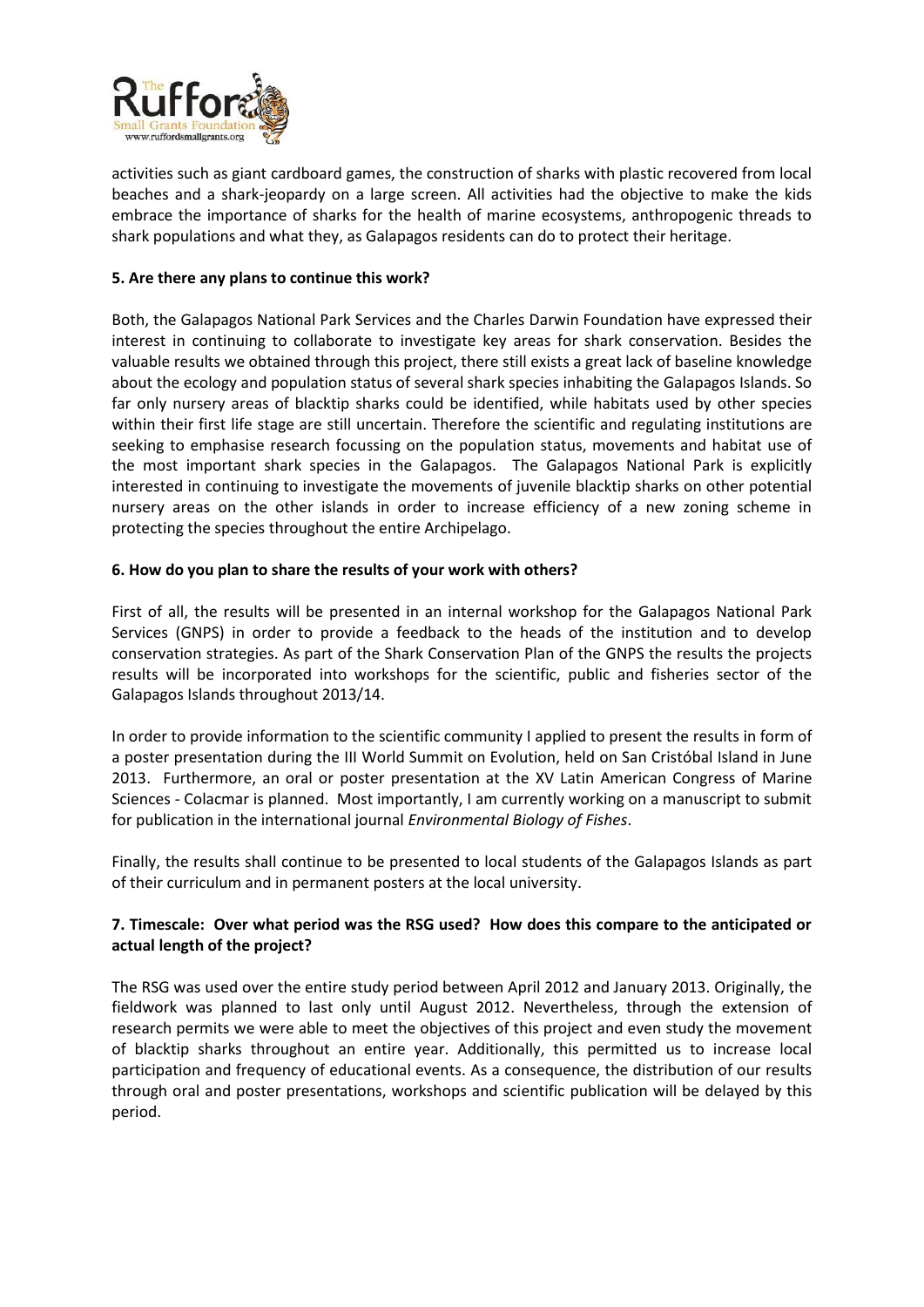

**8. Budget: Please provide a breakdown of budgeted versus actual expenditure and the reasons for any differences. All figures should be in £ sterling, indicating the local exchange rate used.** 

| <b>Item</b>                                                                                                                 | <b>Budgeted</b> | <b>Actual</b> | <b>Difference</b> | <b>Comments</b>                                                                                                                                                                                                                                                                                                                                                                                  |
|-----------------------------------------------------------------------------------------------------------------------------|-----------------|---------------|-------------------|--------------------------------------------------------------------------------------------------------------------------------------------------------------------------------------------------------------------------------------------------------------------------------------------------------------------------------------------------------------------------------------------------|
|                                                                                                                             | <b>Amount</b>   | <b>Amount</b> |                   |                                                                                                                                                                                                                                                                                                                                                                                                  |
| field<br>Material<br>for<br>(Gillnets,<br>research<br>snorkelling gear, gloves,<br>boxes,<br>storage<br>Ichtyometer, tents) | 650             | 900           | $+250$            | Generally, costs for the working<br>material was similar. Extra costs<br>caused<br>by<br>equipment<br>were<br>maintenance and 3 small tents,<br>which were purchased to<br>lodge<br>volunteers during the field trips.                                                                                                                                                                           |
| <b>Compact Digital Camera</b>                                                                                               | 225             | 225           | $\mathbf 0$       |                                                                                                                                                                                                                                                                                                                                                                                                  |
| <b>Digital Scale</b>                                                                                                        | 275             | $\mathbf 0$   | $-275$            | Provided by the Galapagos National<br>Park.                                                                                                                                                                                                                                                                                                                                                      |
| <b>Acoustic Transmitters</b>                                                                                                | 2200            | 2200          | $\mathbf 0$       |                                                                                                                                                                                                                                                                                                                                                                                                  |
| Field computer for data<br>management                                                                                       | 300             | 350           | $+50$             |                                                                                                                                                                                                                                                                                                                                                                                                  |
| Interisland boat trips<br>for<br>equipment<br>transportation<br>and<br>organisational meetings                              | 350             | 500           | $+150$            | Three additional trips to the National<br>Park headquarters were necessary<br>strategic<br>meetings<br>and<br>for<br>to<br>establish<br>time<br>a<br>line<br>for<br>the<br>extension of research permits.                                                                                                                                                                                        |
| Seabed mapping                                                                                                              | 2000            | 550           | $-1450$           | the<br>Mapping<br>of<br>seabed<br>was<br>accomplished<br>based<br>depth<br>on<br>measurements<br>substrate<br>and<br>verification during two field trips<br>(cost £225 each for boat rental, fuel<br>and motor oil) combined with high<br>resolution satellite images. Therefore<br>I could avoid paying a specialised<br>geographer to use sonar techniques<br>to map seafloor and water depth. |
| Rental of small boat to<br>track sharks                                                                                     | $\mathbf 0$     | 1200          | $+1200$           |                                                                                                                                                                                                                                                                                                                                                                                                  |
| <b>Total</b>                                                                                                                |                 |               | $-75$             | Some field material, several boat<br>rentals as well as food supplies<br>during field trips were covered by<br>and additional smaller fund obtained<br>from the Project Aware Foundation.                                                                                                                                                                                                        |

#### **9. Looking ahead, what do you feel are the important next steps?**

To meet the projects objectives, first of all we need to communicate the results to the Galapagos authorities and scientific community to establish a conservation strategy. The results need to be included into the new zoning scheme of the Galapagos Marine Reserve with the approval of the local community. Therefore, we need to give a feedback to the supporters of the project as well as hold workshops with tourism and fisheries sectors.